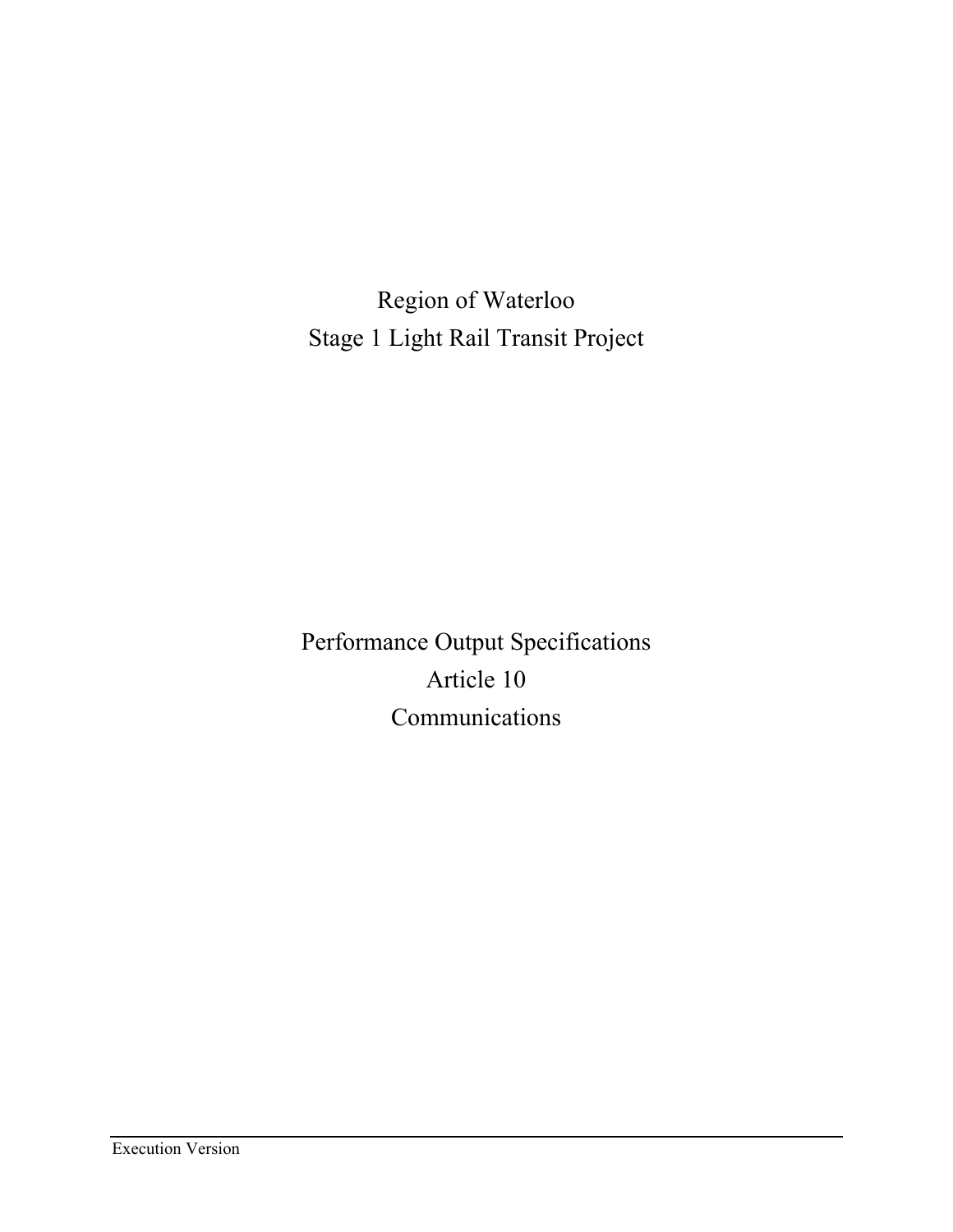# **Table of Contents**

| 10.1  |                                                                                |  |
|-------|--------------------------------------------------------------------------------|--|
| 10.2  |                                                                                |  |
| 10.3  |                                                                                |  |
| 10.4  |                                                                                |  |
| 10.5  |                                                                                |  |
| 10.6  |                                                                                |  |
| 10.7  |                                                                                |  |
| 10.8  |                                                                                |  |
| 10.9  |                                                                                |  |
| 10.10 |                                                                                |  |
| 10.11 |                                                                                |  |
| 10.12 |                                                                                |  |
| 10.13 |                                                                                |  |
| 10.14 |                                                                                |  |
| 10.15 |                                                                                |  |
| 10.16 | Central Control Facility and Connections to the Region's Control Centres 10-16 |  |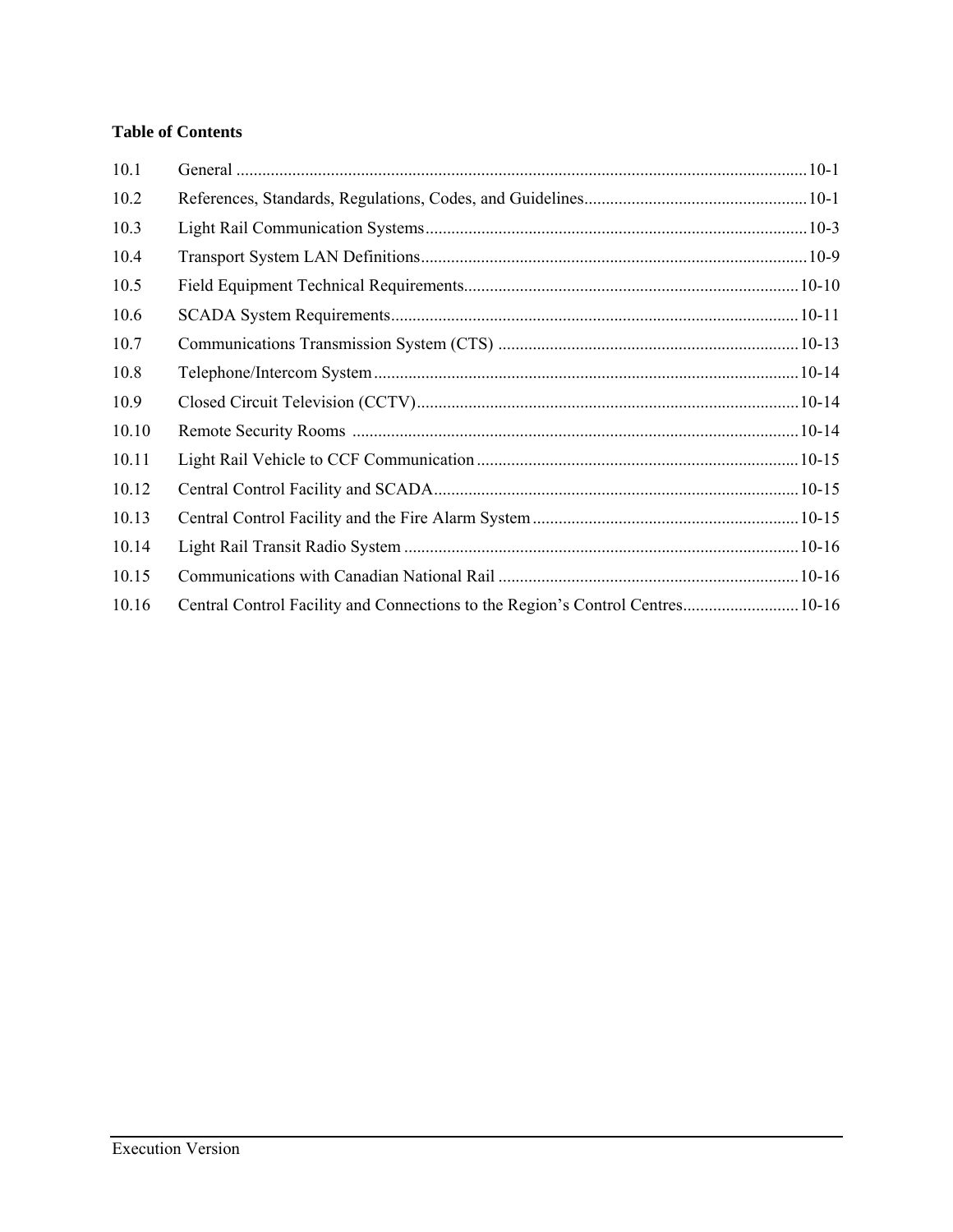# **ARTICLE 10 COMMUNICATIONS**

### **10.1 General**

- (a) The purpose of this Article is to provide design guidelines for the communication subsystems to be provided for the Project. Project Co's solution to communication subsystems shall expand on these guidelines. Project Co shall prepare a Basis of Design Report – Communications with equipment specifications and concept level drawings and block diagrams, which explain Project Co's approach to Communications design work in greater detail and in a site specific manner. The presentation of specific communication subsystems design requirements within this Article must not be construed to limit or modify in any way Project Co's responsibility to provide a holistic, comprehensive, and fully functional solutions for all the communications subsystems. The Basis of Design Report – Communications shall address every aspect of the communications design requirements cited in this Article. The rationale for all deviations or variances from any requirement cited this Article must be fully described in the Basis of Design Report – Communications, which is referred to within this Article as the Basis of Design Report.
- (b) The communications system supports the electronic communications, data processing, and human interface systems to enable the monitoring and supervision of Stage 1 LRT operations, security, maintenance and administrative functions. Also included are voice and data communication systems in support of operation, security, maintenance, customer service and administrative functions.
- (c) The communications system may be provided through various media to enable the interconnection of subsystems, wayside/field devices, onboard vehicle subsystem/ devices, etc. associated with the Stage 1 LRT Project.
- (d) Drawing # I-SA-001, "Stage 1 LRT ITS Architecture Communication Links" summarizes the overall design concept of the LRT communication system.

### **10.2 References, Standards, Regulations, Codes, and Guidelines**

- (a) The communications system shall be designed and implemented in accordance with codes and standards specified by the following organizations. Project Co shall comply with the latest revisions of the codes and standards identified below wherever applicable to the systems at the time of award of the Project Agreement.
	- (i) Canadian Standards Association
	- (ii) Ontario Electrical Safety Code 2012
	- (iii) Electrical and Electronic Manufacturers' Association of Canada
	- (iv) Industry Canada
	- (v) Internet Engineering Task Force (IETF)
	- (vi) International Organization for Standardization (ISO)
	- (vii) National Electrical Manufacturers Association (NEMA)
	- (viii) National Fire Protection Association (NFPA)
	- (ix) Building Industry Consulting Services International (BICSI)
	- (x) Institute of Electrical and Electronics Engineers (IEEE)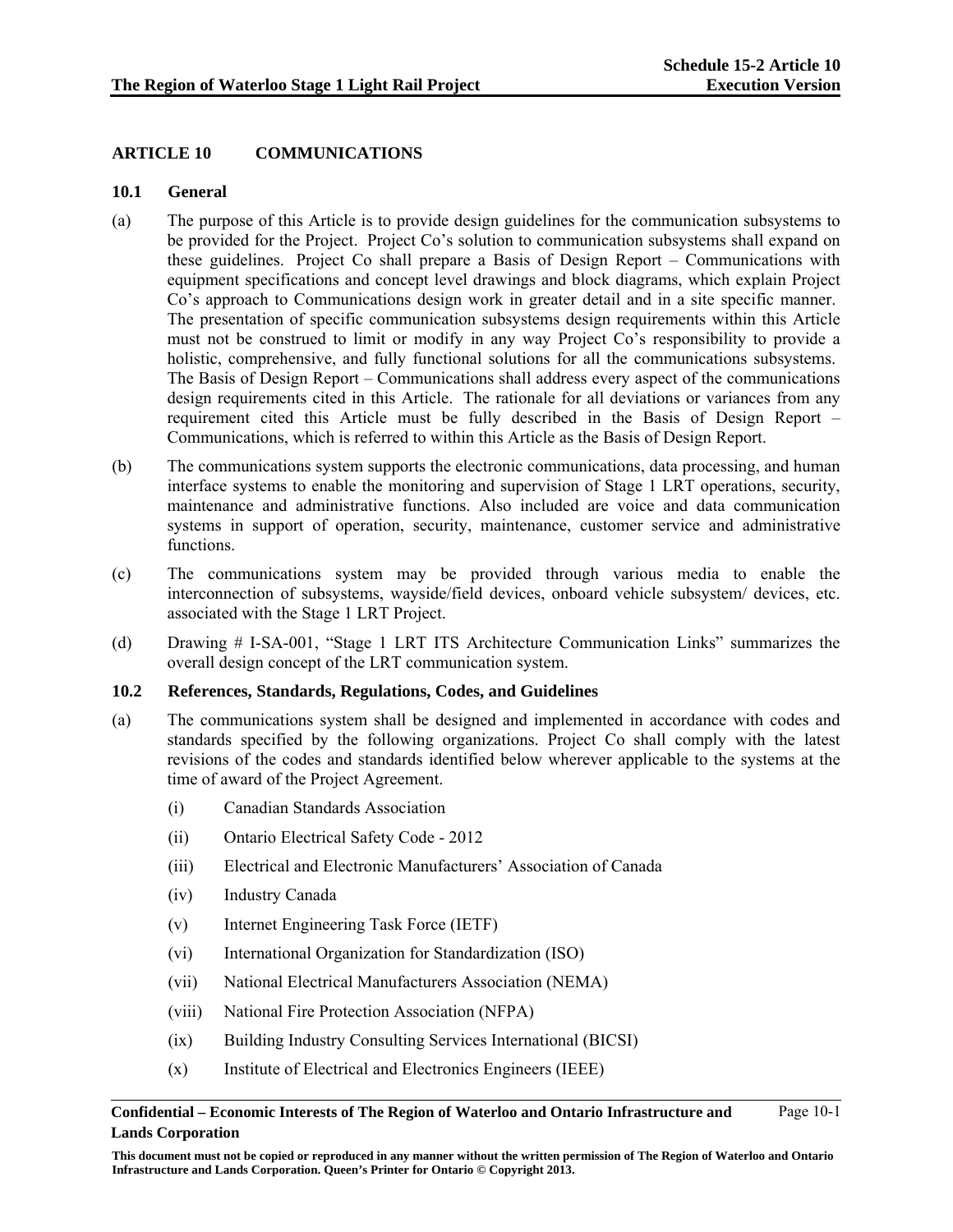- A. IEEE 802.1b LAN Management
- B. IEEE 802 1d MAC
- C. IEEE 802.1g –Remote MAC Bridging
- D. IEEE 802.1q Virtual Bridged LAN
- E. IEEE 802 1p –Quality of Service for Traffic Prioritization
- F. IEEE 802.3 CSMA/CD Access Method and Physical Layer Specification
- G. IEEE 802.3ae 10 Gigabit Ethernet
- H. IEEE 802.3u Fast Ethernet
- I. IEEE  $802.11a/b/g/n Wireless Local Area Networks$
- (xi) Metro Ethernet Forum (MEF)
	- A. MEF 2 Requirements and Framework for Ethernet Service Protection
	- B. MEF 3 Circuit Emulation Service Definitions, Framework and Requirements in Metro Ethernet Networks
	- C. MEF 4 Metro Ethernet Network Architecture Framework Part 1: Generic Framework
	- D. MEF 6.1 Metro Ethernet Services Definitions Phase 2
	- E. MEF 7 EMS-NMS Information Model
	- F. MEF 8 Implementation Agreement for the Emulation of PDH Circuits over Metro Ethernet Networks
	- G. MEF 9 Abstract Test Suite for Ethernet Services at the UNI
	- H. MEF 10.1 Ethernet Services Attributes Phase 2
	- I. MEF 11 User Network Interface (UNI) Requirements and Framework
	- J. MEF 12 Metro Ethernet Network Architecture Framework Part 2: Ethernet Services Layer
	- K. MEF 13 User Network Interface (UNI) Type 1 Implementation Agreement
	- L. MEF 14 Abstract Test Suite for Traffic Management Phase 1
	- M. MEF 15 Requirements for Management of Metro Ethernet Phase 1 Network Elements
	- N. MEF 16 Ethernet Local Management Interface
	- O. MEF 17 Service OAM Framework and Requirements
	- P. MEF 18 Abstract Test Suite for Circuit Emulation Services
	- Q. MEF 19 Abstract Test Suite for UNI Type 1
	- R. MEF 20 UNI Type 2 Implementation Agreement
	- S. MEF 21 Abstract Test Suite for UNI Type 2 Part 1 Link OAM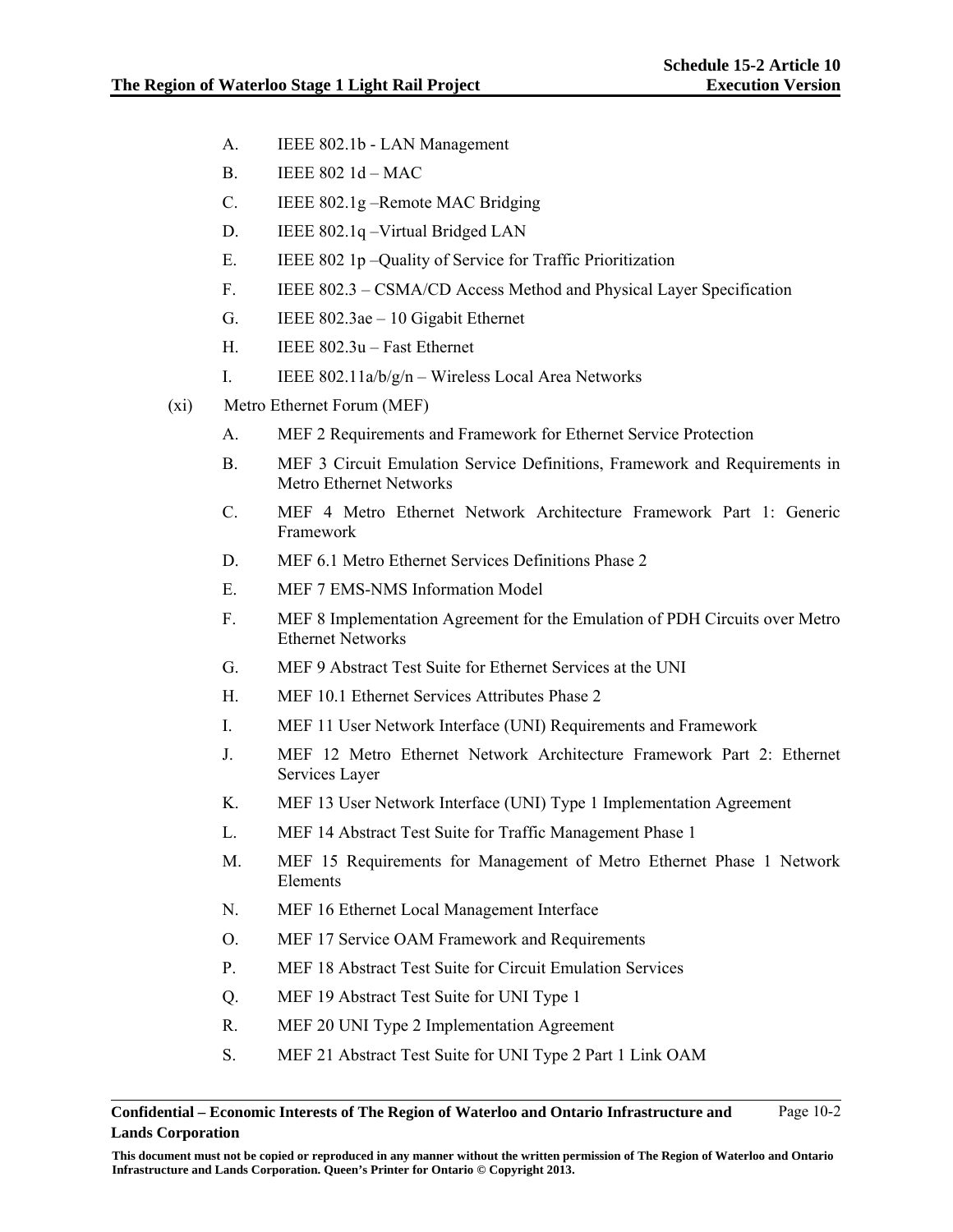- (xii) Electronic Industries Association (EIA)
	- A. EIA 603 Radio Transmitters
	- B. EIA 204-D Radio Receivers
	- C. EIA 329-A, 1 Radio Antennas
	- D. EIA RS-316 Radio Electrical Performance
	- E. EIA-310-D Cabinets, Racks, Panels, and Associated Equipment
- (xiii) European Committee for Electro-technical Standardization (CENELEC)
	- A. EN 50121: 2000, Railway Applications- Electromagnetic Compatibility
	- B. EN 50126: 1999, Railway Applications:- The specification and demonstration of Reliability, Availability, Maintainability and Safety (RAMS)
	- C. EN 50128: 2001, Railway Applications: Communication, Signalling and Processing systems – software for railway control and protection system
	- D. EN 50155: 2001, Railway Applications:- Electronic equipment used on rolling stock
	- E. EN 60571: Electronic Equipment used on rail vehicles
- (xiv) IEC 61373:- Revision 1999-01, Railway application –Rolling Stock equipment 'Shock and Vibration Test'
- (xv) IEC 60529 (consolidated edition 2.1 –February 2001) Degree of Protection provided by enclosures (IP codes)

### **10.3 Light Rail Communication Systems**

- (a) The communications system for the LRT will encompass and/or support the following major functional elements:
	- (i) Communications Power Systems: These are the power requirements for communications equipment. The power configuration depends on the application and location.
	- (ii) Communications Fiber Plant: A fiber optic cable plant is required along the Right-of-Way and at other locations to interconnect each communications equipment location. The system may also be used to connect other Region of Waterloo control centres.
	- (iii) Communications Transmission System (CTS): Consists of fiber optic, radio microwave, and specialized point-to-point systems for the transmission of voice and data for other systems.
	- (iv) Supervisory Control and Data Acquisition System (SCADA): Provides data transmission capabilities between the Central Control Facility (CCF) located in the Operations, Maintenance, and Storage Facility (OMSF) and each LRT stop, signal equipment bungalow and wayside case, communication room and case, traction power substation, and various facilities.
	- (v) Telephone/Intercom System: Internal telephone/intercom system provides telephone communications between all light rail platforms, systems rooms, and facilities. Passenger Assistance Intercoms are discussed in more detail in Schedule 15-2 Article 9.

**Confidential – Economic Interests of The Region of Waterloo and Ontario Infrastructure and Lands Corporation**  Page 10-3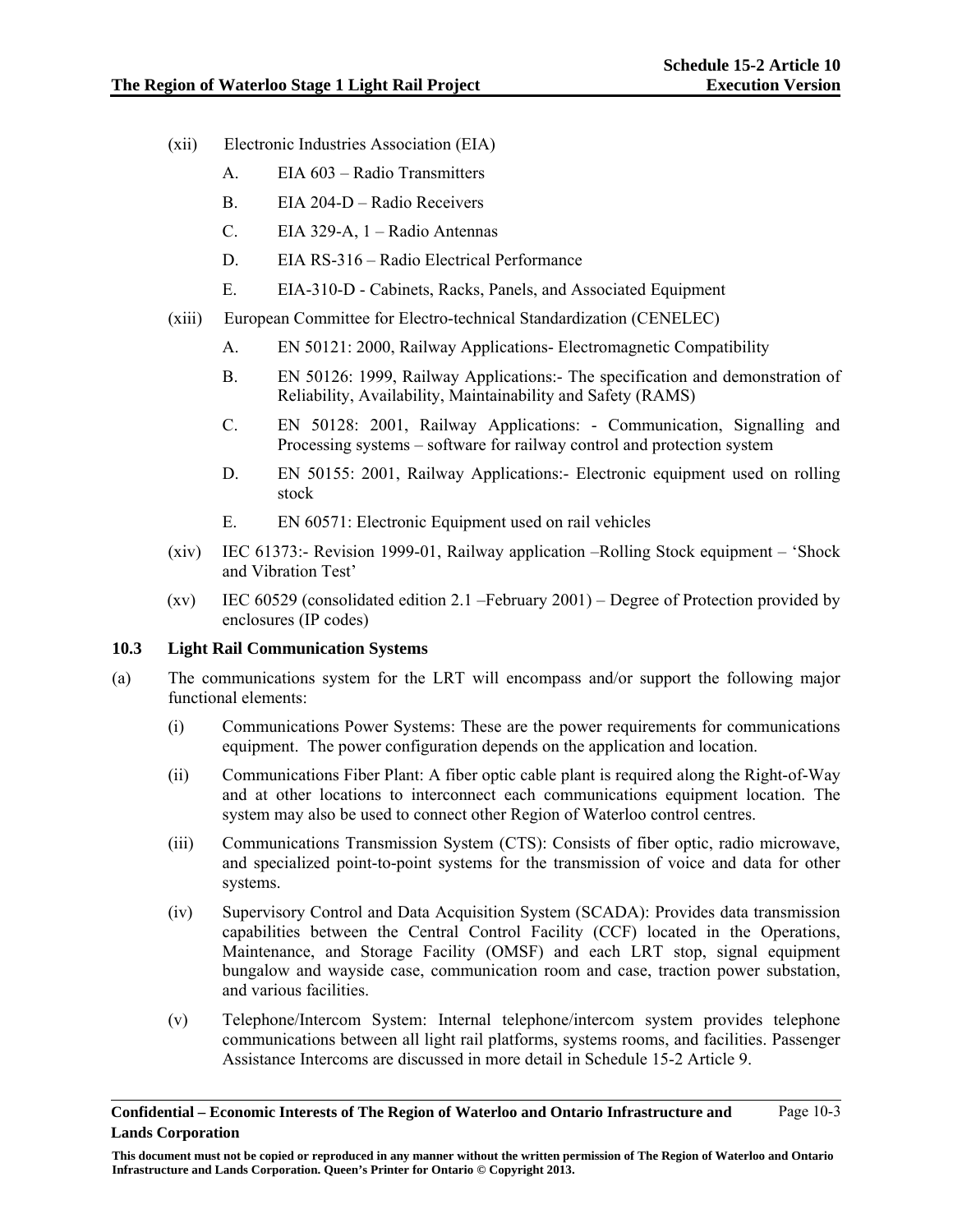- (vi) Closed Circuit Television System (CCTV): Permits visual monitoring of rail, administrative, and maintenance facilities to satisfy operations and security requirements. Video is recorded at a central location, and is available via the network to authorized users.
- (vii) Two-Way Voice Radio Systems: Radio systems will generally be used for two-way voice communications between the CCF and field personnel, and among field personnel.
- (viii) Data Radio Systems: Short-range wireless networking is used for several applications including transit management systems, automatic passenger counters, train control systems, shop maintenance data networks and for general communications to the CCF.
- (ix) Transit Management System: Several systems are to be provided for train arrival and service exception information directly to passengers at light rail platforms. All fall under the umbrella of passenger information systems for the Transit Management function under ITS, which consists of several hardware arrangements to provide visual and audible announcements at platforms. Passenger information system on light rail transit vehicles will be supplied by the vehicle manufacturer. Variable message sign displays use realtime train location information to determine arrival time information for each sign at LRT platforms.
- (x) ITS Based Security Systems: Several LRT facilities require security systems to detect intruders and to limit access into sensitive areas to authorized individuals. Examples of facilities with intrusion detection and access control include shop buildings, operator break rooms, traction power substations and the OMSF complex. This system will also include CCTV security functions and systems located on LRVs, and at LRT platforms.
- (xi) Transit Security: Transit Security staff works in many areas of the system and generally require two-way radio, and CCTV network access. The LRT security office/centre also has a CCTV workstation that downloads and packages video for investigation of incidents on the LRT system.
- (xii) Traffic Signal System: Traffic signals at signalized intersections are controlled, monitored and managed from a central location and system. Each traffic signal controller within the LRT corridor will be interconnected to a centralized traffic signal control system via the main fibre optic communications system.
- (xiii) Fare Collection System: The communication system will provide secured communications for electronic fare collection systems located at LRT platforms along the corridor.
- (xiv) Central Control Facility (CCF): Enables LRT Operations to remotely monitor and control LRT train control, security, power, facilities and related LRT systems. Also provides extensive rail management features and provides information to other LRT control centre systems. This is the location where full time supervision of LRT operations occurs.
- (xv) Fire Alarm System: A Fire Alarm Control Panel (FACP) will monitor fire detection devices placed in each zone of coverage (e.g. building). The communication systems will allow operators at the CCF to monitor each FACP, receiving alerts when a detection device has been triggered. To attain redundancy in accordance with the applicable fire codes, a primary and secondary communication link will be required.

**Confidential – Economic Interests of The Region of Waterloo and Ontario Infrastructure and Lands Corporation**  Page 10-4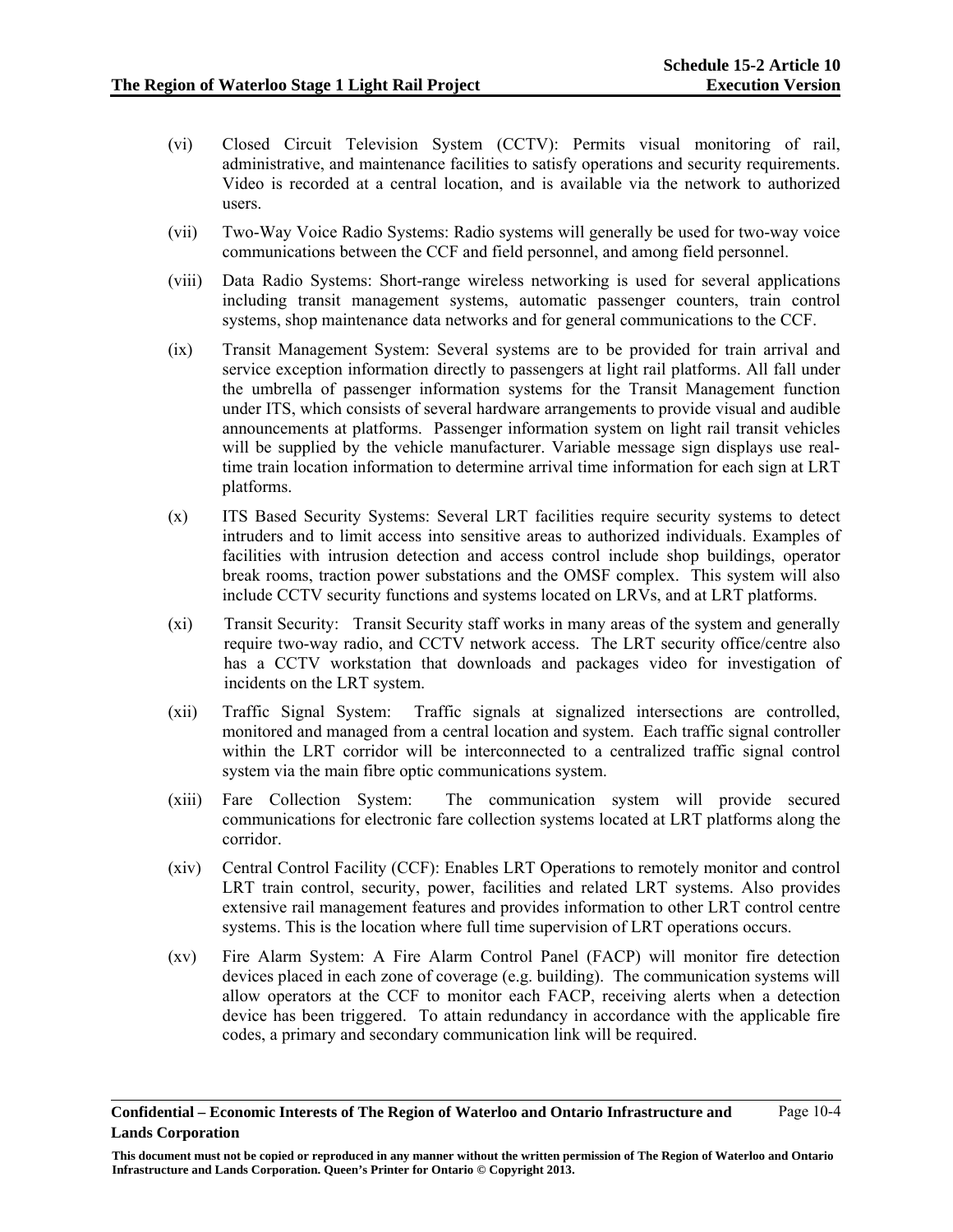- (b) Functional Requirements
	- (i) Communications related functional requirements for the various subsystems are provide within the designated system Article and/or subsections. Provided within this Article are specific communications requirements for the main communications backbone(s), as well as general communications requirements not related to, or addressed within, the various Articles.
	- (ii) Operations: Operation staff works in many areas of the LRT system and generally require two-way radio and telephone/intercom service for voice communications, and access to the LRT communications network.
	- (iii) Maintenance: Maintenance-of-Way staff works in many areas of the system and generally require two-way radio and telephone/intercom service for voice communications and access to the LRT communications network.
	- (iv) Field Locating Services: Project Co is responsible for the provision of field locating services for rapid transit buried communication, traction power and storm sewer infrastructures and any other systems as deemed necessary by the Region.
	- (v) Communications System Grounding
		- A. All communications equipment must be properly grounded to provide a safe installation and minimize spurious interference both to and from the communications system. The system design must include a grounding plan covering all equipment and parameters for pass/fail testing of the grounding system.
		- B. Each communications node requires a signal ground with a maximum earth-toground resistance of five ohms. This ground should be distributed to bus bars on the backboard and each equipment rack. Each equipment rack shall be electrically isolated from each other and from accidental grounds through mounting hardware. All equipment shall receive a chassis ground from the rack bus bar.
	- (vi) Communications Power Systems
		- A. In general, communications systems should operate in the event of utility power failure. Most communications equipment is now configured for 120 VAC, 60 Hz power, so Uninterruptable Power Supplies (UPS) are appropriate to maintain operation in the event of utility power failure. UPS units and batteries must be industrially rated to withstand temperature extremes and deep discharge cycles. Rated lifetime shall be a minimum of ten years. UPS systems must be tested at regular intervals agreed upon with the Region.
		- B. In ballasted territories, minimum field equipment and systems to be supplied by UPS units for a minimum of four (4) hours: CTS network equipment, CCTV, SCADA, telephone sets, and train control.
		- C. In line of sight territories and at platforms, minimum field equipment and systems to be supplied by UPS for a minimum of 90 minutes: CTS network equipment, CCTV, SCADA, telephone sets, passenger intercoms, and public address.

**Confidential – Economic Interests of The Region of Waterloo and Ontario Infrastructure and Lands Corporation**  Page 10-5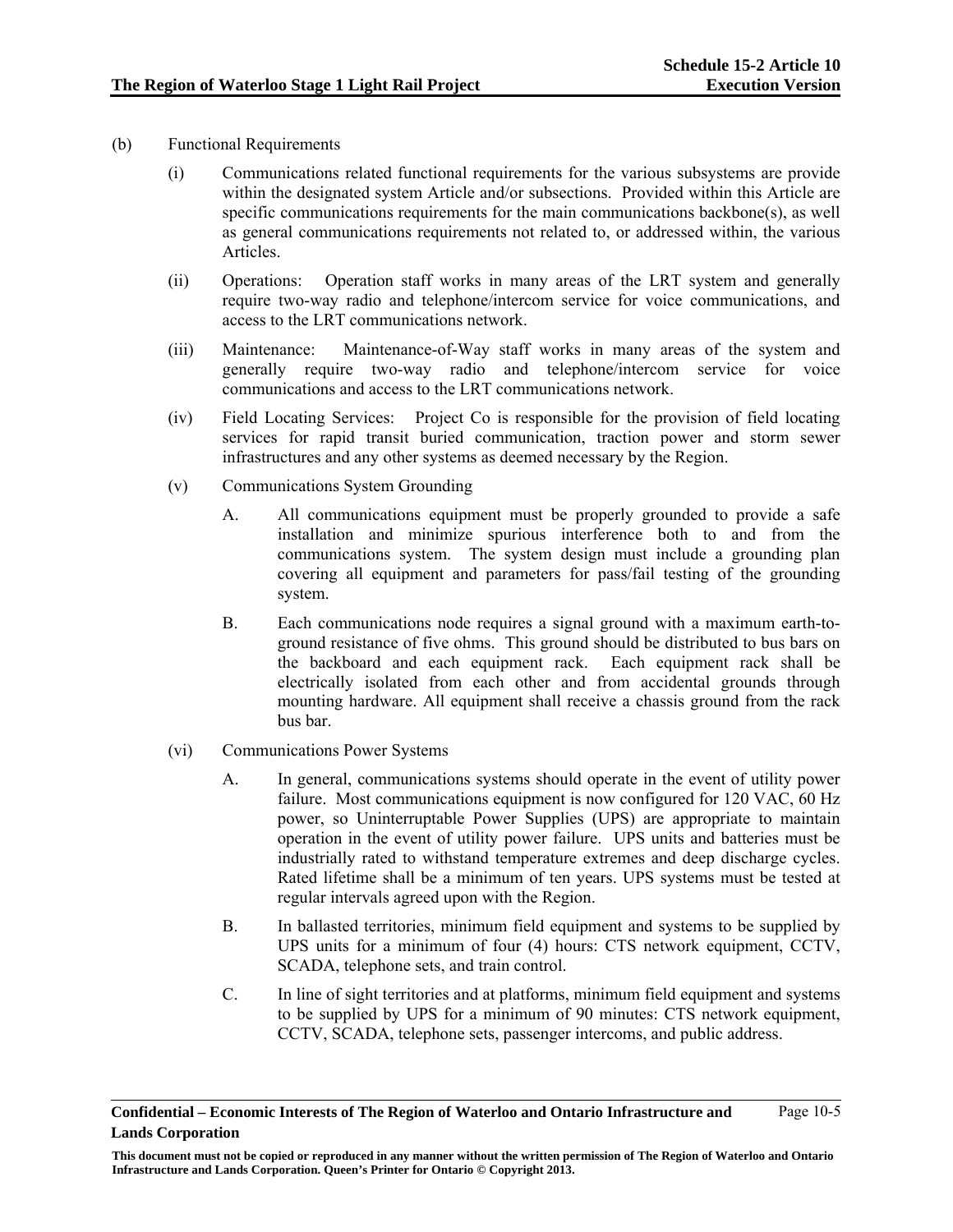- (vii) Communication and Power Duct Bank
	- A. All cables shall be installed in concrete encased ducts with a minimum of 10 ducts of a minimum 50 mm diameter. The duct bank allocation are as follows:

| Fibre optic communication cable backbone            |
|-----------------------------------------------------|
| Train control signal cables                         |
| Train control signal power cables                   |
| Catenary electrical power cables                    |
| Fibre optic communication cable for traffic signals |
| Spare communications duct                           |
| Spare train control signal cable duct               |
| Spare duct for others                               |
| Spare for Region of Waterloo                        |

Project Co may propose alternate duct bank compositions and allocations from those noted above, if Project Co's design approach does not required a particular subsystem and its associated cables. In all design alternatives, spare ducts designated for the Region of Waterloo's use shall be provided.

- B. The duct bank shall be located within the Stage 1 LRT Right-of-Way.
- C. In ballasted track territory, concrete cable troughs may be used in lieu of the duct bank. The cable troughs shall be rated for occasional vehicle loadings and trough covers shall be securely bolted down. At at-grade crossings along the alignment, cable troughs shall not be used to cross the roadway.
- (viii) Fiber Optic Cable Plant and Testing
	- A. A fiber optic cable plant is required to serve each major node, additional communications node (minor node), and facility requiring communications along the Right-of-Way. A separate fibre optic cable shall be provided to support the LRT systems and the traffic signal control system.
		- 1. A fiber backbone consist of loose-tube single-mode fibers and interconnects each major communications node. These cables are installed in conduit within a duct bank. A minimum of 100% spare fibers is required.
		- 2. Trunk and branch cables shall consist of all required single-mode fibers divided into buffer tubes and housed within a protective cable structure suitable for installation in outdoor underground ducts.

**Confidential – Economic Interests of The Region of Waterloo and Ontario Infrastructure and Lands Corporation**  Page 10-6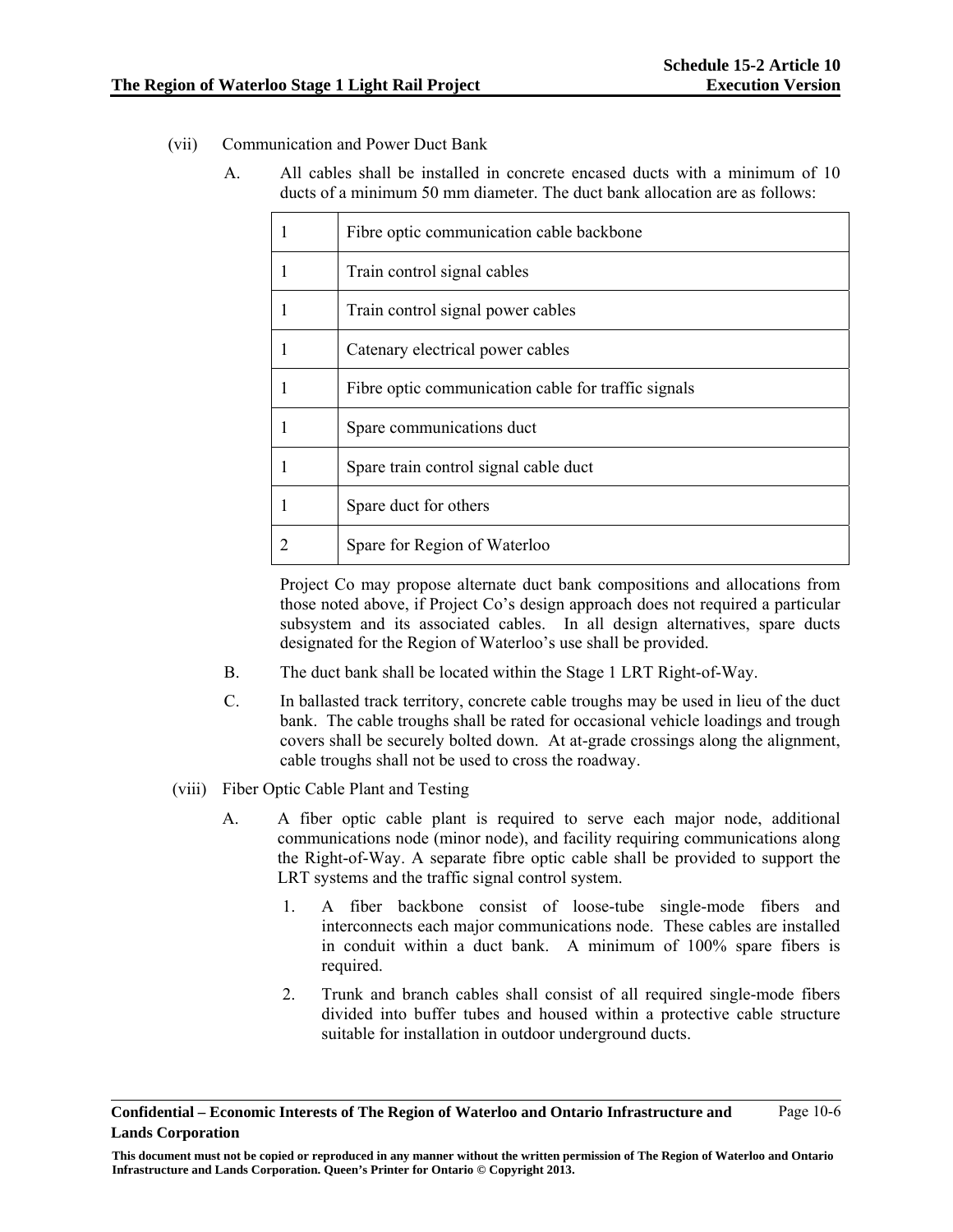- 3. The mean optical attenuation of 1310 nm shall not be greater than 0.4 dB/km with a standard deviation not greater than 0.05 dB/km. The maximum attenuation of any continuous length at 1310 nm shall not exceed 0.45 dB/km.
- 4. The single-mode fibers shall have a step refractive index profile.
- 5. The single-mode fibers shall have attenuation and bandwidth specified at two wavelength windows: first wavelength window shall be around 1310 nm and second wavelength window shall be around 1550 nm.
- 6. The fiber optical bandwidth at 1310 nm and/or 1550 nm shall be equal to or greater than 1000 MHzkm.
- 7. The zero dispersion wavelength shall be at a wavelength of  $1310 \pm 10$  nm. The maximum dispersion at 1550 nm shall not exceed 18 ps/nmkm.
- 8. All cables shall be rated for operational temperatures of  $-30^{\circ}$ C to  $+60^{\circ}$ C.
- 9. All cables shall provide mechanical support and protection for specified number of fibers.
- 10. Minimum static bending radius for cables under no tension shall be 200 mm whereas the minimum bending radius during installation shall be 300 mm
- 11. Materials used in cables shall not produce hydrogen in a concentration so large to cause any degradation in the transmission performance of the optical fibers.
- 12. The quantity of fiber terminations required at each major communications node is a minimum of 100% of the active fibers dropping off at the node. ST-type is standard for fiber patch panels.
- 13. Minor communications nodes, such as signal rooms/houses/cases, traction power substations, communication cabinets, depending on distance from main communications nodes and equipment requirements, shall be served with single-mode fiber cable between the minor node and the nearest major node. A minimum of 100% spare fibers is required or a minimum fiber count of 12. All fibers shall be terminated at each end on an ST-type patch panel.
- 14. Drop cable shall consist of all required optical single-mode fibers to be housed in a protective armoured jacket rated for outdoor installation in underground conduits. The cabinet end of the fiber shall be connectorized where the other end shall be spliced into a Trunk or Branch cable. The attenuation drop cable shall not exceed 0.35 dB/km measured at 1310 nm and 0.25 dB/km measured at 1550 nm.
- 15. Individual communication devices, such as CCTV cameras and other ITS equipment/field devices may be served with tight buffered, single-mode cables. A minimum of 6 fibers per cable is required, and no more than one third of the fibers in the cable may be assigned at time of construction.

**Confidential – Economic Interests of The Region of Waterloo and Ontario Infrastructure and Lands Corporation**  Page 10-7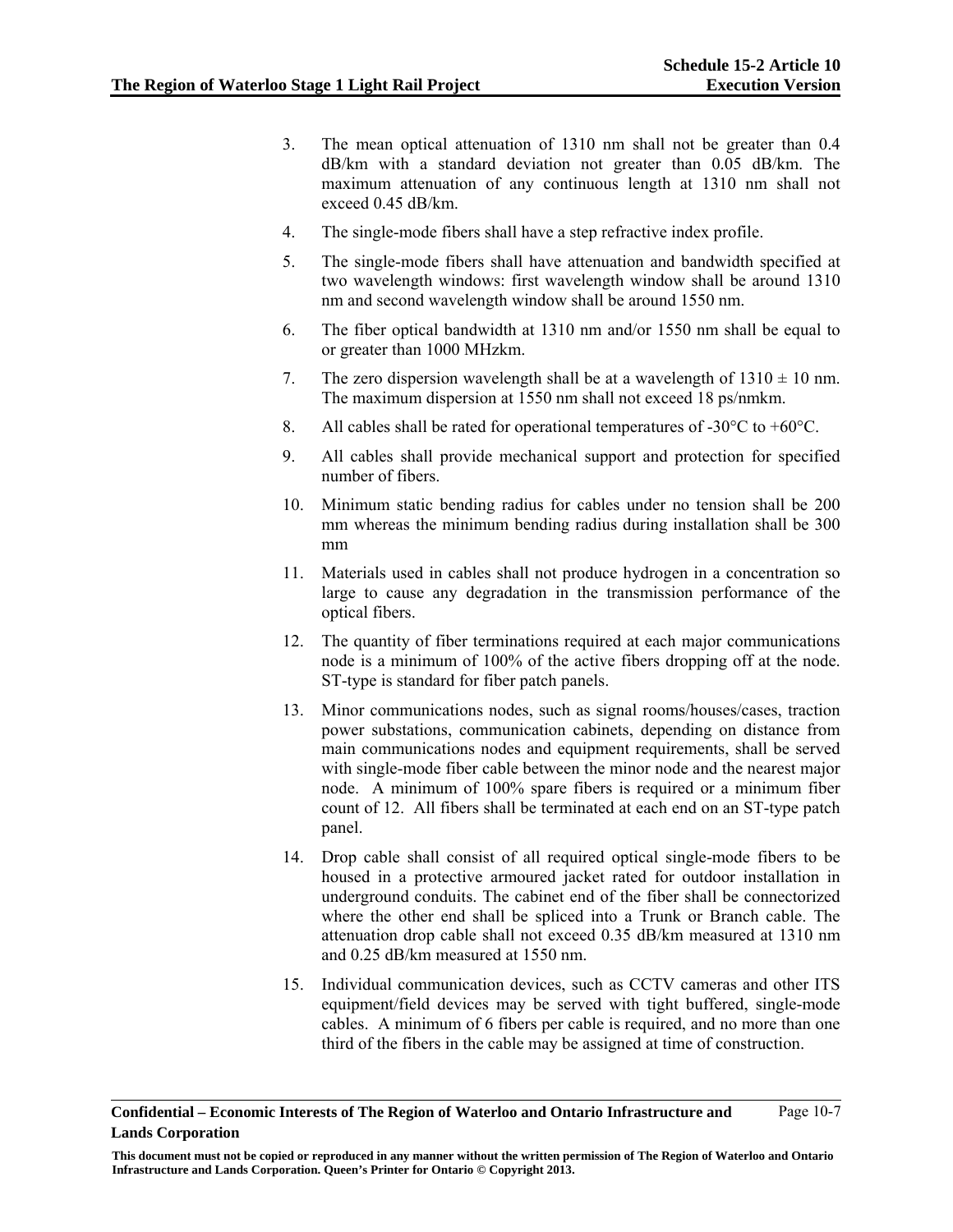- 16. All major node patch panels shall have capacity for all terminations plus 100% at a minimum. The attenuation of a fibre optic patch cord cable after installation shall not exceed 0.1 dB measured at 1300 nm and 1500 nm, not including connector loss.
- 17. At end nodes, all fibers shall be terminated.
- 18. At intermediate nodes, all un-terminated fibers shall be spliced through.
- 19. All train control network fibers shall be spliced through in communications rooms/cabinet/enclosures, without terminations.
- 20. Cable passing through electrical chambers shall be installed in split duct and shall have sufficient slack for expansion and contraction. The split duct shall clearly identify the contents to the fibre optic cable.
- 21. All splices in the Central Control Facility shall be housed in indoor splice enclosures.
- 22. Maximum loss introduced by any single-mode splice shall not exceed 0.25 dB at 1310 nm and 1550 nm. Average splice loss shall not exceed 0.1 dB for any given span, with a standard deviation not greater than 0.07 dB.
- 23. Each splice shall be tested for tensile strength by applying a force of not less than 200 grams.
- 24. Project Co shall be responsible for ensuring the cable length is sufficient to allow for connection between communication equipment and the splice enclosures, including provision for slack, vertical runs, cable necessary for splicing, wastage and cable to allow for removal of splice enclosure for future splicing.
- 25. Project Co shall be responsible for all testing and documentation required to establish approval and acceptance of installation and operation of the communication backbone and associated fibre optic equipment.
- (ix) Supervisory Control and Data Acquisition
	- A. Supervisory Control and Data Acquisition (SCADA), provides an interface between systems such as train control, traction power, and facilities; and the communications network. Locate a microprocessor based Remote Terminal Unit (RTU) at each user node. Each RTU has input and output (I/O) capability as needed to interface to the users, and programming as required to transport indications from the RTU to a host computer located at the CCF and to actuate commands received from the host computer. RTUs are networked on the SCADA network LAN.
		- 1. Train control and traction power systems typically are equipped with microprocessor based controllers at the train control wayside cases/houses and traction power substations.
- (x) Point-to-Point Data
	- A. Point-to-point data circuits are generally to be avoided in favor of networked data connections.

**Confidential – Economic Interests of The Region of Waterloo and Ontario Infrastructure and Lands Corporation**  Page 10-8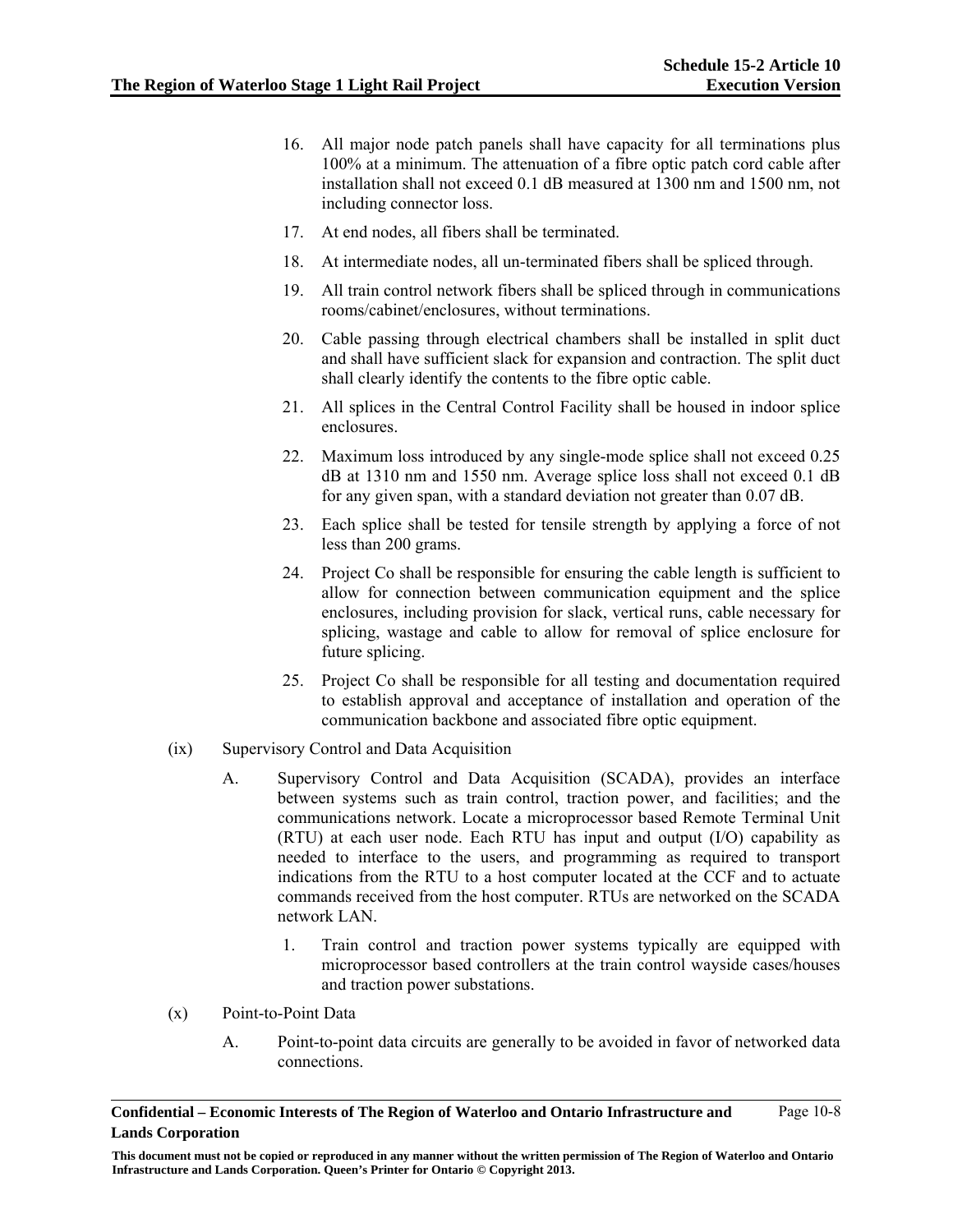- B. Where necessary, point-to-point data circuits are implemented to transport data to and from a field device, and the host computer at the CCF. These devices usually employ a serial communications interface.
- C. Historically, these circuits are implemented using a sub-rate data circuit on the communications backbone; however, the availability of such services is becoming rare.

### **10.4 Transport System LAN Definitions**

- (a) This subsection identifies the independent data networks to be established within the communication system. Additional data networks beyond those identified may be required by design.
- (b) SCADA LAN
	- (i) The SCADA LAN is an Ethernet network carried on the communications network. It transports all communications between the CCF host computer at OMSF and field SCADA equipment, and remote workstations located at crew rooms and maintenance facilities. This system is typically used for functions such as operator sign-in, train orders and special instructions, and maintenance access to SCADA information.

The SCADA LAN shall operate on dedicated fibre optic cable strands.

- (c) Intercom LAN
	- (i) This LAN is an Ethernet network carried on the communications network. It transports voice intercom traffic between field locations and the intercom servers.
- (d) Telephone LAN
	- (i) This LAN transports telephone traffic between field locations and the telephone servers.
- (e) Security Access Control LAN
	- (i) The Security Access Control LAN transports all access control data between local controllers in the field and the central management server, located at CCF.
- (f) Rail-to-Earth LAN
	- (i) The Rail-to-Earth (or Stray Current Measuring LAN) transports stray current measuring data from field measuring units, generally located at traction power substations, to the stray current monitoring workstation.
- (g) Traction Power LAN
	- (i) The Traction Power LAN is an Ethernet network carried on the CTS. It transports networked communications between traction power substations and a maintenance terminal at the traction power maintenance office. Typically this network is used for transport of detailed substation information that is not sent to CCF.
- (h) Fare Collection LAN
	- (i) The Fare Collection LAN is an Ethernet network carried on the communications network. It transports all network communications between ticket vending machines located at light rail platforms and the centralized Revenue Management System.

**This document must not be copied or reproduced in any manner without the written permission of The Region of Waterloo and Ontario Infrastructure and Lands Corporation. Queen's Printer for Ontario © Copyright 2013.**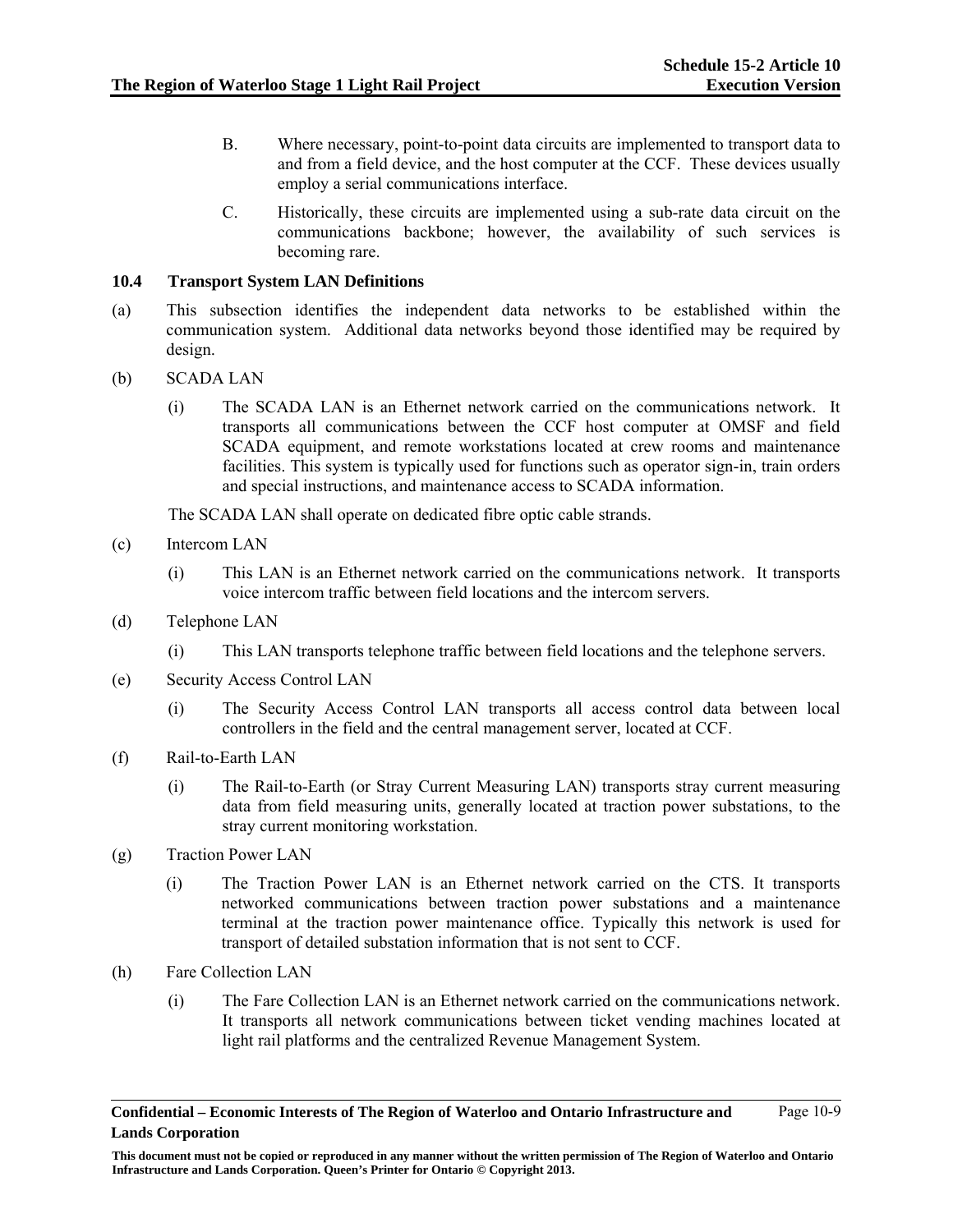(i) The fare collection LAN shall operate on dedicated fibre optic cable stands.

# (i) CCTV LAN

- (i) The CCTV LAN carries all CCTV images captured in the field to the CCTV servers located at the CCF. Conversely, it carries camera control commands, where applicable, to the field equipment.
- (ii) The CCTV LAN shall operate on dedicated fibre optic cable stands.
- (j) Transit Management System LAN
	- (i) The Transit Management System LAN is an Ethernet network carried on the communications network. It transports all communications between TMS field devices located at light rail stops and the centralized transit management system.
- (k) Traffic Signal Control System LAN
	- (i) The Traffic Signal Control System LAN is an Ethernet network carried on the communications network. It transports all communications between traffic signal control field devices located at signalized intersections and the centralized traffic signal control system.
	- (ii) The Traffic Signal Control System LAN shall operate on an independent fibre optic cable from other LRT systems.
- (l) Administrative LAN
	- (i) The Administrative LAN transports communications between administrative connection nodes at light rail hubs and the Stage 1 LRT Communications Network. Typically this network is used for transport of maintenance support data, email and other operations related data, and support of network workstations located in the field.
- (m) Fire Alarm System LAN
	- (i) The Fire Alarm System LAN transports all data communications between each FACP, located in the field, and the Master Fire Alarm Panel located at the CCF.
	- (ii) The fire alarm system LAN shall operate on dedicated fibre optic cable stands.

### **10.5 Field Equipment Technical Requirements**

- (a) A communications cabinet is required at each field communications node. Communications equipment requires housing in environmentally controlled cabinets. Where necessary HVAC systems shall be integrated within the cabinet.
- (b) Whether the communications equipment is in a house, room, or cabinet, the following design requirements apply. The room, house, or cabinet for each communications node shall be sized to accommodate and be equipped with:
	- (i) Where a room may be required it is preferred to have a minimum interior footprint of 10' x 11' for the communication room.
	- (ii) Three feet minimum, with cable management hardware between racks.
	- (iii) Outlet strips for each rack wired to UPS and house power.
	- (iv) Ground bus bars for each rack.

**Confidential – Economic Interests of The Region of Waterloo and Ontario Infrastructure and Lands Corporation**  Page 10-10

**This document must not be copied or reproduced in any manner without the written permission of The Region of Waterloo and Ontario Infrastructure and Lands Corporation. Queen's Printer for Ontario © Copyright 2013.**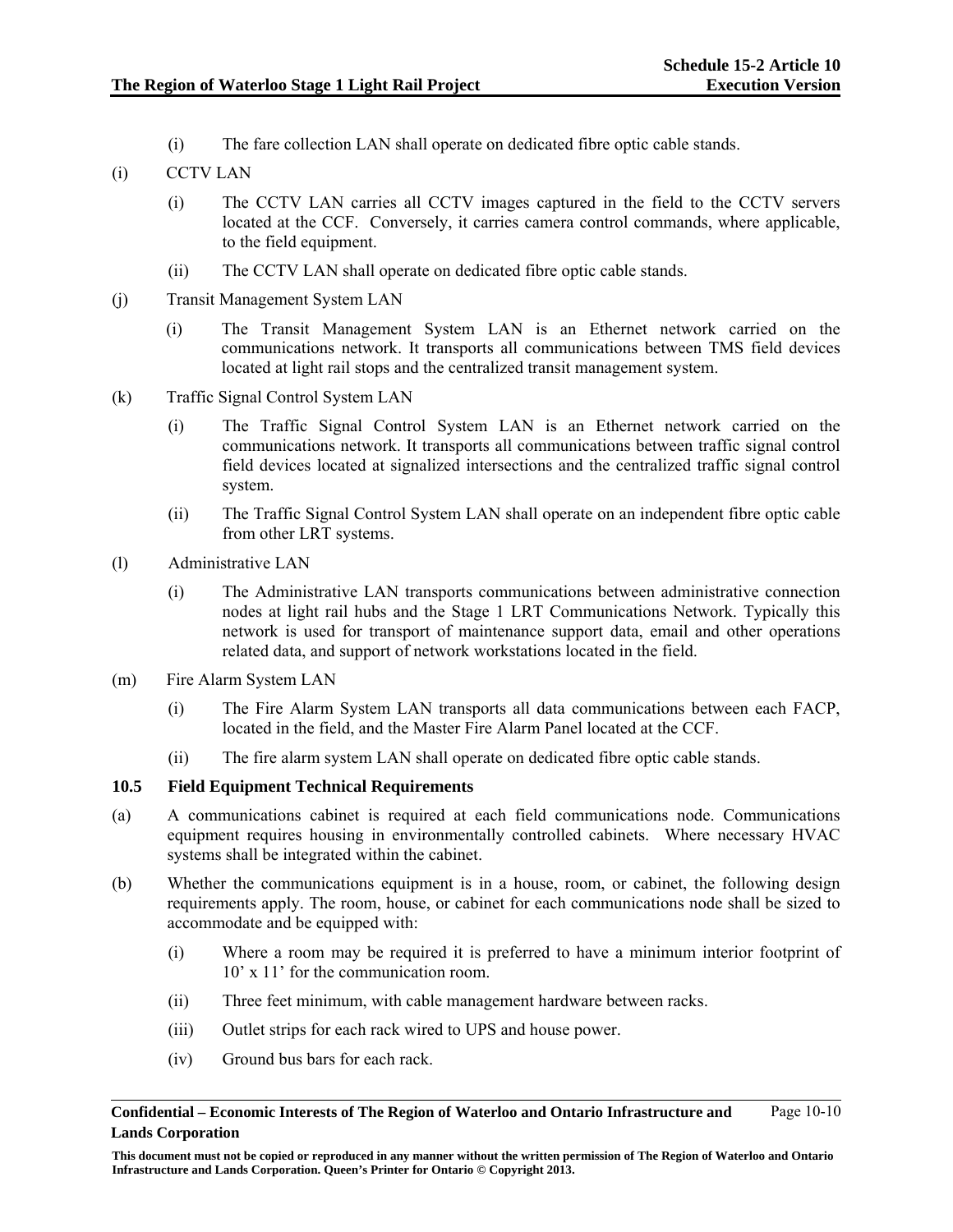- (v) Overhead raceway serving racks and backboard.
- (vi) Rack height (excluding raceway) is recommended with maximum of 7'-0".
- (vii) Backboard—Provide for termination of all copper signal cables and placement of cable entrance protection.
- (viii) Gigabit Ethernet switch with a minimum of 50% spare ports.
- (ix) Fiber splice/patch panel for splicing/terminating the fiber backbone cable and any additional fiber cables for local runs.
- (x) Fiber optic media converters as required.
- (xi) SCADA RTU, with a minimum of 16 inputs and 8 outputs
- (xii) SCADA I/O Termination hardware
- (xiii) Equipment to provide real time passenger information (public address and variable message signs) for the adjacent platform(s)
- (xiv) Equipment to provide for at least 8 CCTV cameras for the adjacent stop.
- (xv) UPS with sealed batteries with thermal runaway protection shall be provided and sized to carry the load for all equipment for that communications node for a minimum of 90 minutes, assuming the lowest allowable environmentally controlled temperature.
- (xvi) The UPS battery charger shall be sized to carry the load for all equipment for the communications node and still recharge the batteries within 24 hours.
- (xvii) UPS capacity shall be calculated based on all available rack spaces being occupied and a power requirement of 1000 Watts per rack, minimum, in order to provide for future equipment additions. This power requirement shall also be used as the basis for calculating room cooling requirements.
- (xviii) Telephone/intercom system between field sites and CCF.
- (xix) Power management hardware within substation back to the Control Centre.
- (xx) Environmental control shall be provided to maintain the temperature in the case/room between 15 and 32 degrees Celsius.
- (xxi) Interior lighting plans for houses shall be coordinated with the comprehensive equipment and furnishings layouts to minimize shadows from suspended equipment, raceways and equipment racks.
- (xxii) Power wall receptacle locations shall be coordinated with equipment layout and requirements. Provide a minimum of two receptacles per wall.
- (xxiii) Each room/house/cabinet shall report status of intrusion detection, fire alarm, and access control to CCF via SCADA.

### **10.6 SCADA System Requirements**

- (a) Requirements for the SCADA RTU are provided as follows:
	- (i) Solid-state, microprocessor-based with logic elements and auxiliary components configured on easily replaceable plug-in modules.

**Confidential – Economic Interests of The Region of Waterloo and Ontario Infrastructure and Lands Corporation**  Page 10-11

**This document must not be copied or reproduced in any manner without the written permission of The Region of Waterloo and Ontario Infrastructure and Lands Corporation. Queen's Printer for Ontario © Copyright 2013.**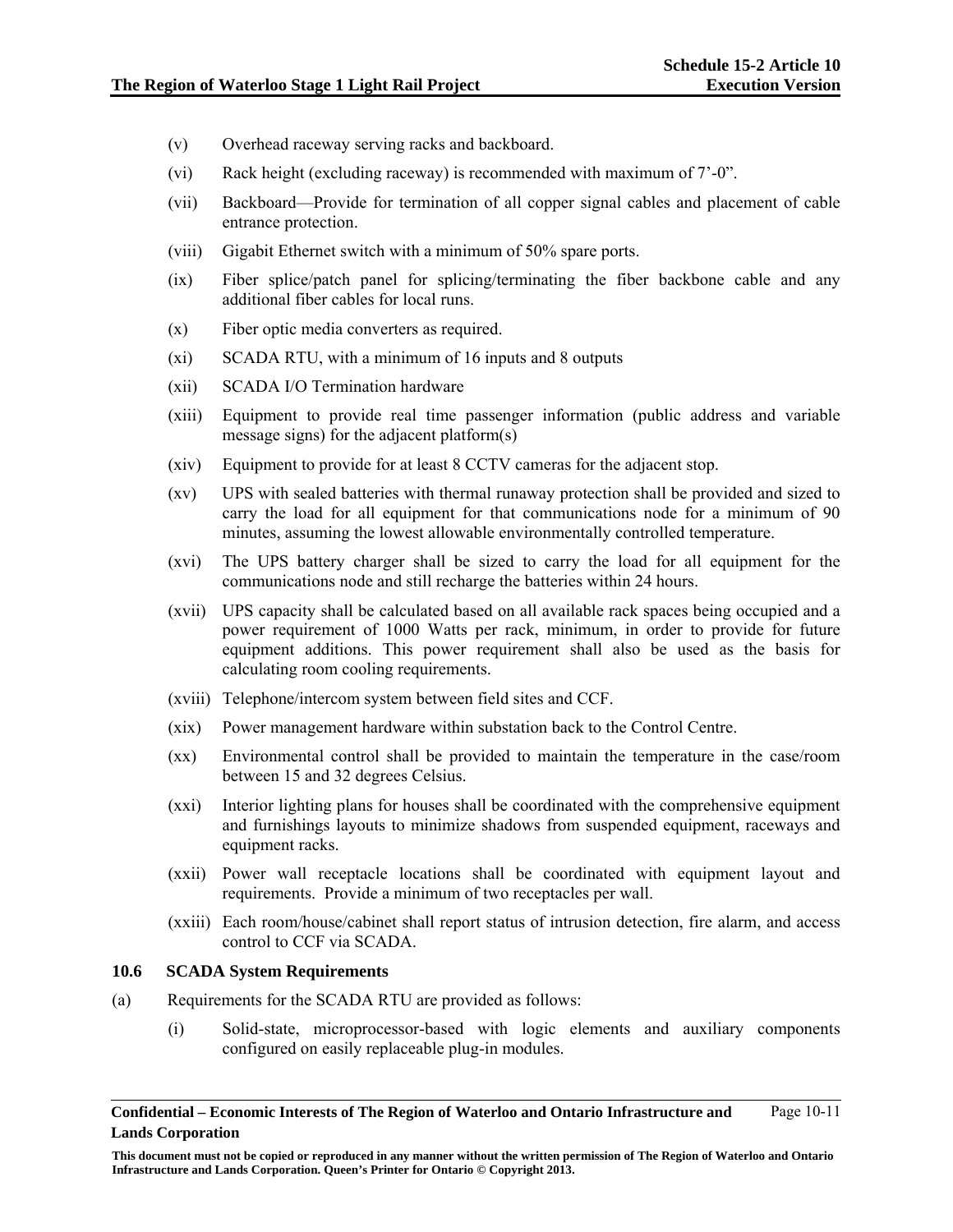- (ii) Provide interchangeability of modules; all RTUs shall be of a common design.
- (iii) Capability to continue operations with the loss of communication to CCF as a result of either communication equipment failures or CCF failures.
- (iv) Operate normally unattended. RTU logic and configuration data shall reside in nonvolatile memory.
- (v) Perform self-tests upon power up and on command from local test equipment and from CCS. Self-tests shall also be performed by input/output subsystems and input/output cards.
- (vi) Provide for maintenance of input/output circuits (including disabling power to output circuits) and safe replacement of input/output cards while power is applied. Possess the capability to continue operation in outdoor weather conditions with 0 to 95% humidity (non-condensing).
- (vii) Operate within a power supply range of plus or minus 5% of its nominal value and a frequency range of plus or minus 1% of its nominal value.
- (viii) Capability to continue operation in the electromagnetic environment where they will be located, such as traction power substations, train control cases/houses, traffic cabinet and communications equipment rooms or houses or cases or cabinets.
- (ix) Support local initialization and troubleshooting with either a local control panel or workstation or portable test equipment.
- (x) Be modular in design to provide expansion of performance and capacity by adding subsystem modules. This shall include the ability to add a minimum of 20% more input/output subsystem modules.
- (xi) Supplied with hardware and software tools and documentation for reconfiguration and expansion.
- (b) RTU Inputs and Outputs
	- (i) RTUs shall support discrete inputs and outputs via relay contact closures (or optically isolated solid-state equivalents such as silicon controlled rectifiers). All discrete inputs to the RTU shall be of the same type. All discrete outputs by the RTU shall be of the same type. The following RTU input and output requirements shall be met:
		- A. Digital inputs to the RTU shall be from Form C relay contacts. The sensing voltage DC power supply shall be in the RTU domain.
		- B. Input and output signals shall be electrically isolated from the RTU.
		- C. RTU shall generate outputs via relays. Relays and transient suppression circuits shall be provided. RTU interface relays and relay contacts shall have a MTBF, at rated loads, of 5,000,000 cycles or more.
		- D. RTU outputs shall be momentary contact closures with a time duration that is stable and adjustable.
		- E. RTUs shall prevent unintended action such as energizing output circuits upon power-up and power-restore.

**Confidential – Economic Interests of The Region of Waterloo and Ontario Infrastructure and Lands Corporation**  Page 10-12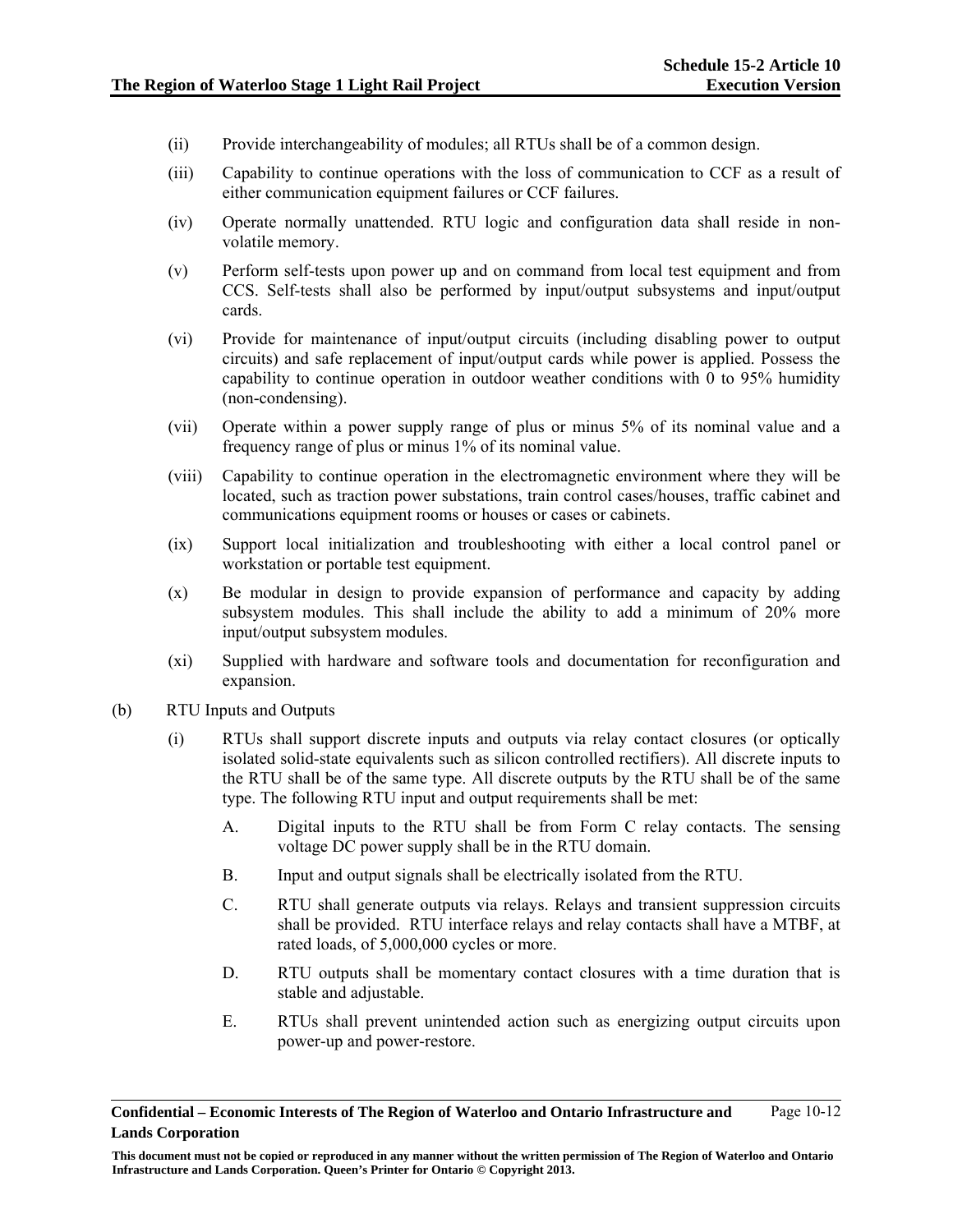F. A serial digital data interface may be used between the RTU and other processorbased devices, such as Train-to-Wayside Communications (TWC). All serial interfaces to RTUs shall be optically isolated.

# (c) RTU Wiring and Cabling

- (i) The RTU shall be designed and implemented so that wiring and cabling between the RTU and field devices are uniform in type, routing, and connection locations. The following field interface requirements shall be met:
	- A. Signals between the RTU and train control houses/cases shall terminate at one centralized location.
	- B. Signals between RTU and Tractor Power Substations (TPSS) sites shall terminate at one centralized location.
	- C. RTU terminations shall include test points and rapid disconnect.
	- D. All wires and cables shall be labeled using a logically consistent labeling convention.
- (d) RTU Networking
	- (i) RTUs shall utilize an Ethernet connection via the CTS to communicate with the CCF. Error correction and detection schemes shall be used utilizing an industry standard (such as CCITT CRC-16) and, at a minimum shall:
		- A. Detect all errors of up to 16 contiguous bits
		- B. Detect at least 99% of all error bursts greater than or equal to 16 bits

### **10.7 Communications Transmission System (CTS)**

- (a) A fiber optic Communications Transmission System shall be installed along the LRT Right of Way to connect the various field voice, data and video signals between the field and the CCF as follows:
	- (i) A minimum Gigabit Ethernet network shall be installed, with a layer-2 node at each major node.
	- (ii) Switches shall be modular, and industrially rated. A minimum of 6 Ethernet ports will be dropped at each major node location. A minimum of 50% spare ports of each type shall be provided. The Ethernet ports will accommodate any IP traffic required for the stop, substations and signal rooms. Generally, all traffic on the CTS will be Ethernet based.
	- (iii) The network switch shall be equipped with fiber ports to interconnect with remote devices.
	- (iv) All Ethernet circuits shall be routed through an RJ-45 patch panel.
	- (v) Power Sources: The CTS shall be powered by the UPS during emergencies.
	- (vi) Temperature: The CTS equipment shall be capable of operating within an ambient temperature range of  $0^{\circ}$ C to + 50 $^{\circ}$ C.
	- (vii) Capacity: The CTS and its associated conduit system shall be sized to accommodate future anticipated growth, including possible commercialization. The single-mode fiber optic cable shall consist of a minimum of 48 fibers or the number of fibers required plus

**This document must not be copied or reproduced in any manner without the written permission of The Region of Waterloo and Ontario Infrastructure and Lands Corporation. Queen's Printer for Ontario © Copyright 2013.**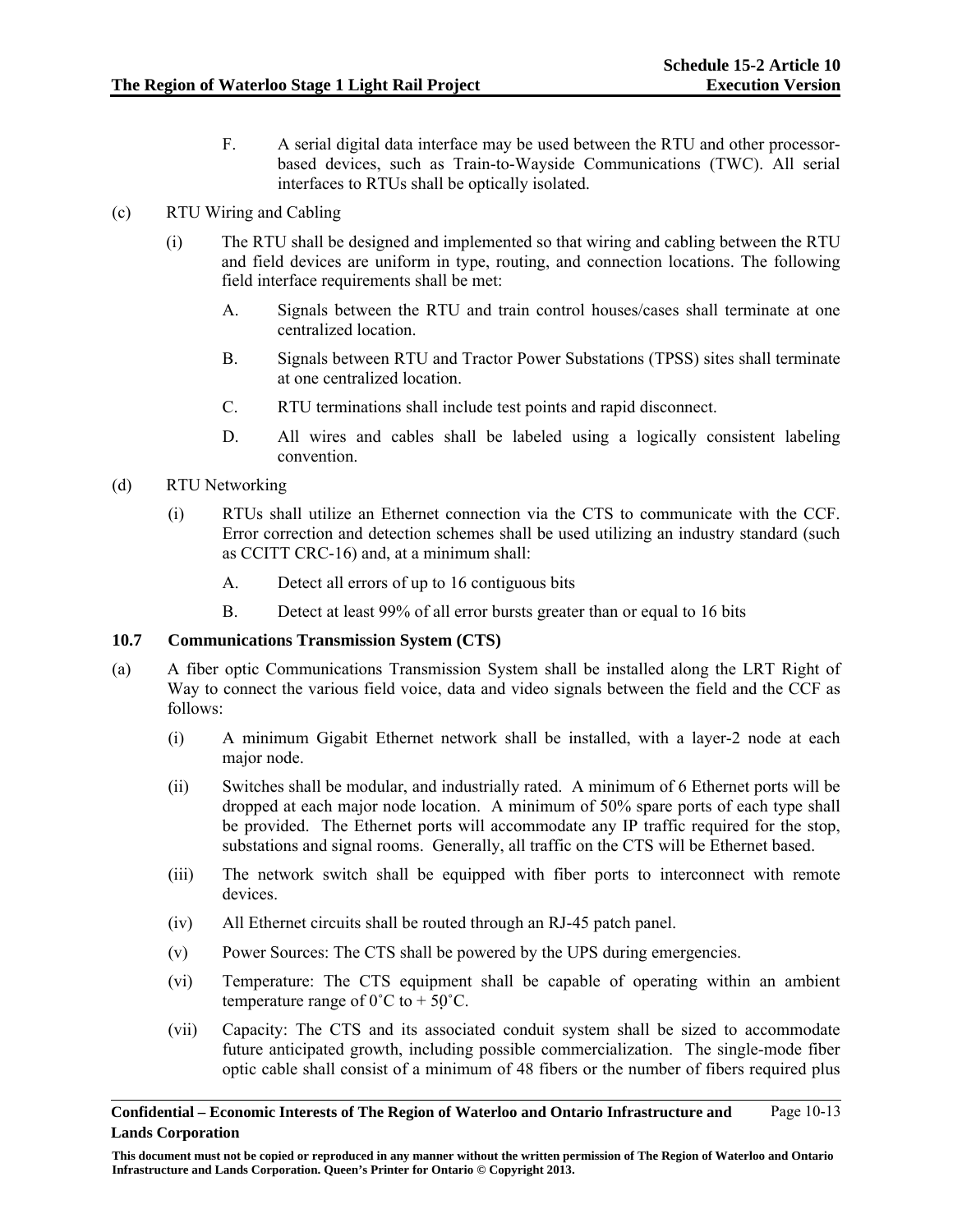100% spare fibers, whichever is greater. All mainline cables shall be installed in inner duct. Each mainline communications conduit shall be provided with inner duct for current and future use.

- (viii) System Redundancy: Redundant communication links shall be established between all field communications nodes and the CCF to ensure that all functions at LRT corridor including LRV vehicles are operating nominally and safely. The communication backbone shall be a fully redundant network with self-healing network ring topology in case of operational failures at major nodes.
- (ix) Dark Fiber
	- A. Dark fiber optic fibers are required for intra-system connections by certain noncommunication systems, for example, traction power transfer trip and train control express cables or networks.
	- B. Project Co may install dark fibres for specific Project Co uses.

### **10.8 Telephone/Intercom System**

- (a) Blue Light Telephones: Blue Light Telephones, also designated 'Emergency Telephone,' are required at Tractor Power Substations (TPSS).
- (b) Telephones: Standard push button dial telephones shall be provided in Communications equipment spaces, Signal equipment spaces, Traction Power Substations, Operation Rooms and other designated locations. Generally, these telephone sets shall be IP based instruments, featured for internal (LRT) calls only.
- (c) Passenger Assistance Intercoms: Passenger Assistance Intercoms will connect transit passengers to an operator at the OMSF through a hands-free two way communication system using Voice Over IP. Operator at the OMSF will have ability to forward the call to either the Transit Security Control Centre or the Region of Waterloo Customer Service Call Centre depending on the nature of the call. Passenger Assistance Intercoms will be located at LRV platforms. Details of the Passenger Assistance Intercom Systems is in Schedule 15-2 Article 9.

### **10.9 Closed Circuit Television (CCTV)**

- (a) Closed circuit television (CCTV) equipment is required to provide security surveillance at each light rail stop and other selected locations.
- (b) Field equipment generally consists of fixed dome cameras in heated housings.
- (c) CCTV cameras shall be IP based utilizing H.264 encoding.

### **10.10 Remote Security Rooms**

- (a) Where remote security/surveillance rooms are required, they shall be equipped with the following communications features, at a minimum:
	- (i) Telephone/intercom system
	- (ii) Ethernet access into communication network
	- (iii) Access control system

**This document must not be copied or reproduced in any manner without the written permission of The Region of Waterloo and Ontario Infrastructure and Lands Corporation. Queen's Printer for Ontario © Copyright 2013.**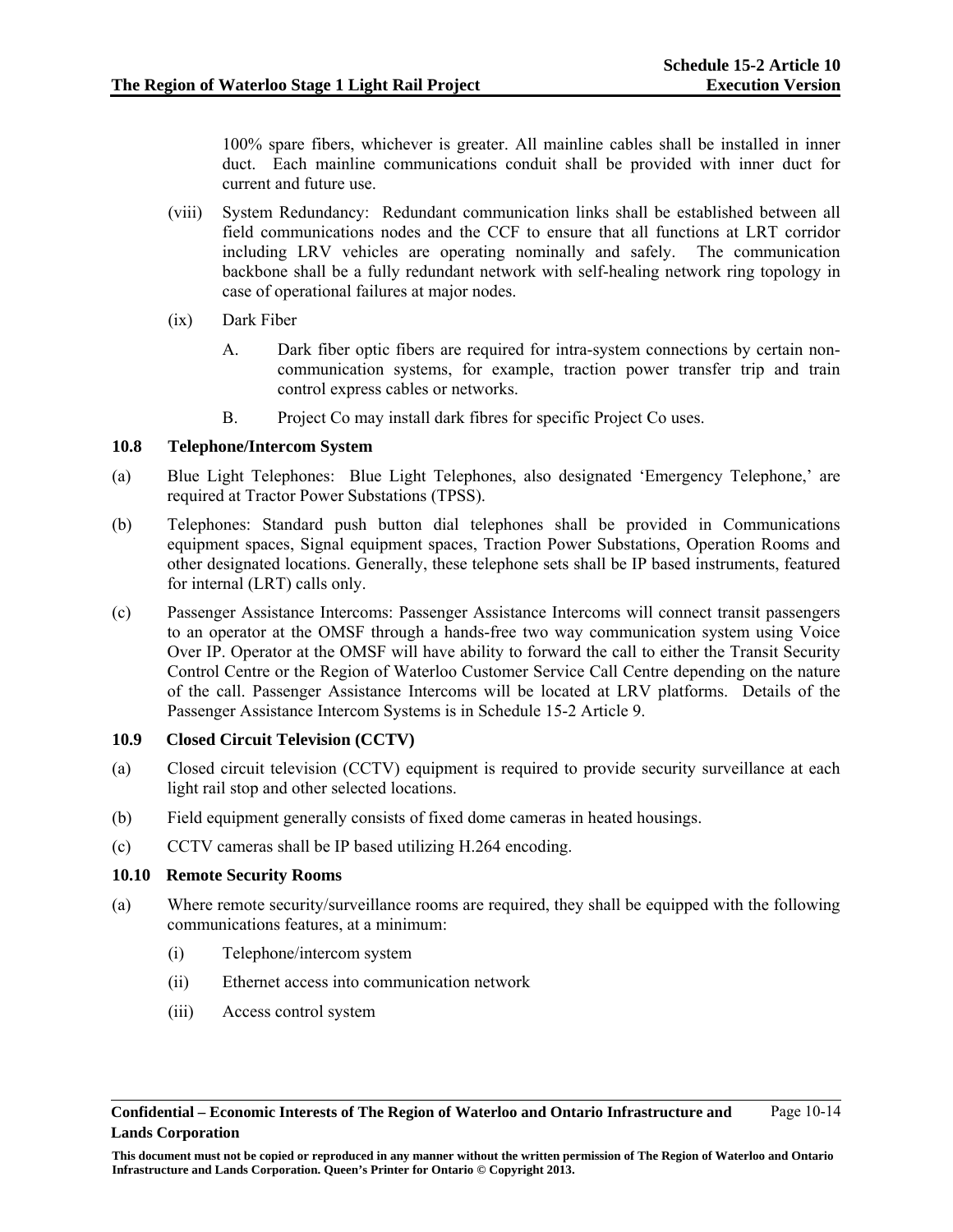### **10.11 Light Rail Vehicle to CCF Communication**

(a) Wireless Access points shall be set up along the LRT corridor to provide a full seamless Wi-Fi coverage as the communication link between LRV and CCF via the CTS.

### **10.12 Central Control Facility and SCADA**

- (a) CCF and SCADA shall operate as a homogenous control system. This system provides indications from field equipment to the CCF and controls from the CCF to field equipment.
	- (i) SCADA RTUs provide the interface between the field equipment and the Communications Transmission System (CTS), which includes the communication backbone.

### (b) Safety Constraints on CCF/SCADA Subsystem

- (i) Modifications to the CCF/SCADA subsystem shall be such that no action or lack of action by the users or any malfunction of the CCF/SCADA subsystem equipment can cause an unsafe condition. Should the CCF/SCADA subsystem become completely inoperative, for any reason, the Stage 1 LRT System shall continue to operate normally and safely.
- (ii) SCADA Remote Terminal Units (RTUs) shall operate in an unattended mode. The CCF system equipment shall continue operation in the event of failure of RTUs, and upon return to service of failed equipment, automatically resume normal monitoring and management of that equipment.
- (c) Response Times
	- (i) The elapsed time from the first possible detection by an RTU or equivalent field device of an alarm or change of state, until display at the CCF shall not exceed 2.0 seconds, unless otherwise approved.
	- (ii) When a user enters a command for any individual device control, the RTU or shall generate the associated output signal, in the field, in no more than 2.0 seconds, unless otherwise approved. In the event a device equivalent to an RTU is used, the network shall deliver the command to the equivalent device in no more than 2.0 seconds, unless otherwise approved.
	- (iii) When a user requests a display, the completed display shall appear on the screen in not more than 2.0 seconds, unless otherwise approved.
- (d) Central Control Communications Grounding
	- (i) The CCF system equipment shall utilize two independent grounding systems. One grounding system shall be for equipment grounding and the other for electronic signal grounding. The grounding systems shall interface to connection points in the Central Control Equipment Room (CCER) and the Central Control Facility Control Room

### **10.13 Central Control Facility and the Fire Alarm System**

- (a) The Fire Alarm System shall provide the Master Fire Alarm Panel at the CCF with notifications from the FACPs located in the field.
- (b) The communication network between each FACP and the Master Fire Alarm Panel, shall adhere to the latest version of NFPA 72 (National Fire Alarm and Signaling Code), and ULC S542-06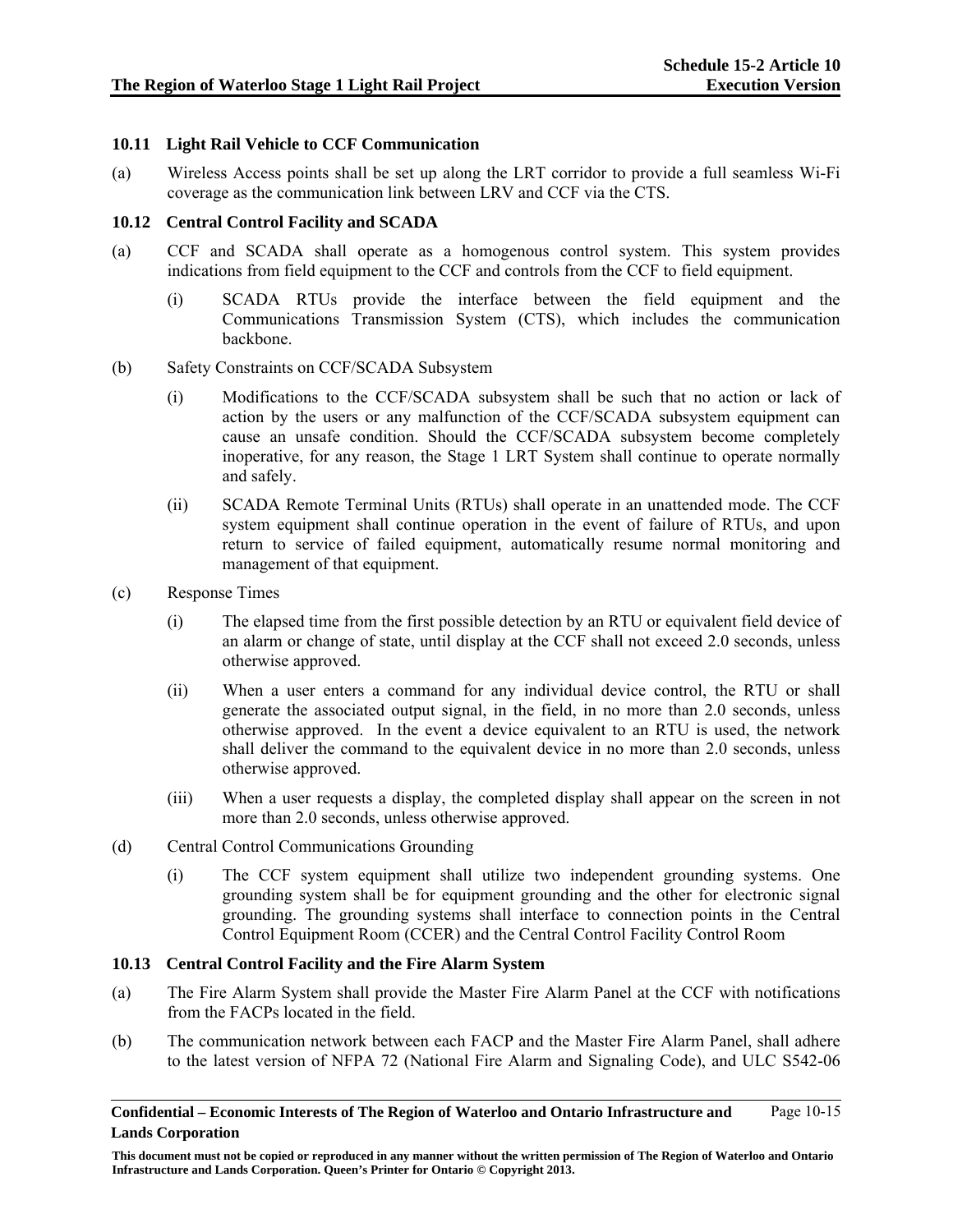(Installation of Fire Alarm Systems); which require both a primary and alternate communications path.

(c) Project Co shall be responsible for the design and the ongoing maintenance and operational cost of the primary and alternate communication services.

### **10.14 Light Rail Transit Radio System**

- (a) Light rail transit radio system communications system shall be provided. The system shall allow for communications between the following:
	- (i) Trains and controllers
	- (ii) Trains and Rail Supervisors
	- (iii) Rail Supervisors and Controllers
	- (iv) Non-revenue vehicles and Controllers
	- (v) Maintenance personnel and Controllers
	- (vi) Trains and maintenance personnel
	- (vii) Controllers and other emergency response personnel along the ROW
	- (viii) Trains and emergency response teams
	- (ix) Rail Supervisors and emergency response teams
- (b) Project Co shall supply and install a two-way radio communication system on-board LRVs which can be integrated into the existing Region of Waterloo voice radio system and the onboard systems. The current trunked voice radio system used by the Region is described below:
	- (i) Operates on EDACS network at 800 MHz (With 25KHz channel bandwidth)
	- (ii) Simulcasting techniques used to provide wide-area coverage. The existing simulcast control system was replaced with the latest, GPS based, equipment in 2010.
	- (iii) The EDACS technology is currently being supplied by Harris Corporation.
- (c) Project Co shall anticipate for the future upgrade of the two-way radio communication system to the P25 standard. The cost of this upgrade will not be included in the base submission.

### **10.15 Communications with Canadian National Rail**

(a) Project Co shall supply and install required communications devices at the CCF to enable communications with Canadian National. This may include a radio based communication system, or other CN approved means.

### **10.16 Central Control Facility and Connections to the Region's Control Centres**

(a) Communication connections between field devices and the Region's centres, as well as between the CCF and the Region's centres, for the purpose of the submission, shall be made via fibre at up to four (4) communication splice enclosures in the field along the LRT alignment. The Region will be responsible for bringing fibre from their control centres to the demarcations points along the LRT right-of-way for Project Co to complete the installation and splice connections. Project Co shall also provide the necessary ducts and chambers for cable routing between the demarcation point and the communication splice enclosure.